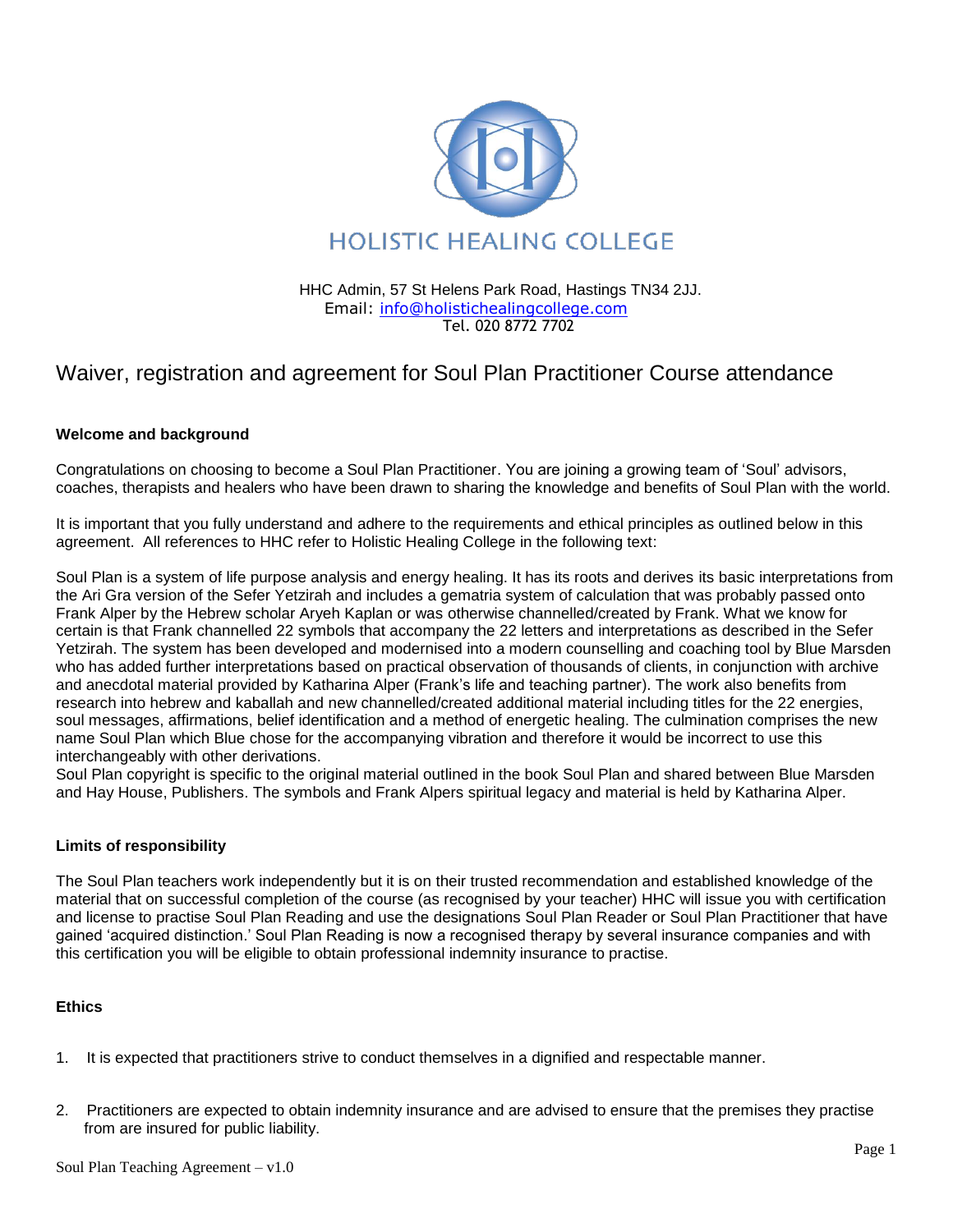- 3. Confidentiality: client information is strictly confidential and should never be disclosed unless there is evidence of danger to the client or another or where legally required. As far as demonstrations, case material, audio/video recording or any educational or training is concerned: written permission from a participating client must be obtained.
- 4. Exploitation: practitioners assume a privileged level of responsibility in their work and with the techniques they have learned and must not abuse this. In the event of a sexual or romantic relationship developing between the practitioner and client they should immediately cease to accept fees and refer the client to another practitioner.
- 5. Advertising: practitioners should not claim cures nor imply superiority over other therapists/or methods.
- 6. Discrimination: practitioners will not discriminate on the grounds of difference e.g. racial, sexual.
- 7. Limitations/Professional Development: practitioners are expected to pay attention to their ongoing development, keep abreast of the latest developments and take further development/review courses where possible. Practitioners must not attempt to deal with cases that go beyond their level of knowledge e.g. severe clinical depression, those who are referred to as 'psychotic' by the psychiatric profession. Where a client is taking medication or has any background of health problems, the Practitioner must obtain consent/liaise with the medic involved.
- 8. Fees must be disclosed to your clients before commencement of sessions and if you will charge for going over the normal session time your client should be aware.
- 9. Soul Plan can work very well in conjunction with other modalities but cannot be mixed so that it becomes unclear what is Soul Plan and what is another modality.
- 10. Practitioners should not state or imply that this system is better than any other.

### **Privacy and find Practitioner Database**

Holistic Healing College holds a database of professional Soul Plan Practitioners. It is currently a free but discretionary service we provide to help expand and increase accessibility for the public and give a boost to practitioners. Many practitioners have benefited from referrals from us but unfortunately not everyone on the list as it comes down to who is the nearest to an enquirer (in areas e.g. parts of London where there are several nearby we give the nearest few choices). Most popular search areas are UK and the United States but we have regular requests from as far afield as Australia and India and more recently have had several requests for readings in South Africa.

To ensure quality recommendations we now prefer to recommend reciprocating Graduates with some reasonable amount of experience of giving professional sessions. Therefore we ask that if you would like to be included you get in touch with Sharron [\(info@holistichealingcollege.com\)](mailto:info@holistichealingcollege.com) and ask to be included once you have had at least a year's experience of giving readings and have a reciprocating Soul Plan related webpage or website. In the meantime, we hold details of those certified in compliance with our GDPR compliant privacy policy, which can be viewed [here](https://www.healingcollege.co.uk/holistic/50/About-Us/Privacy-and-data-policy.html) and may contact you about Soul Plan related news but will never pass on your details to anyone other than a Soul Plan reading enquirer and in this case once you have fulfilled the criteria above and contacted us.

Welcome to the Soul Plan community!

 $\frac{1}{2}$ 

Blue Marsden, Course Director of Holistic Healing College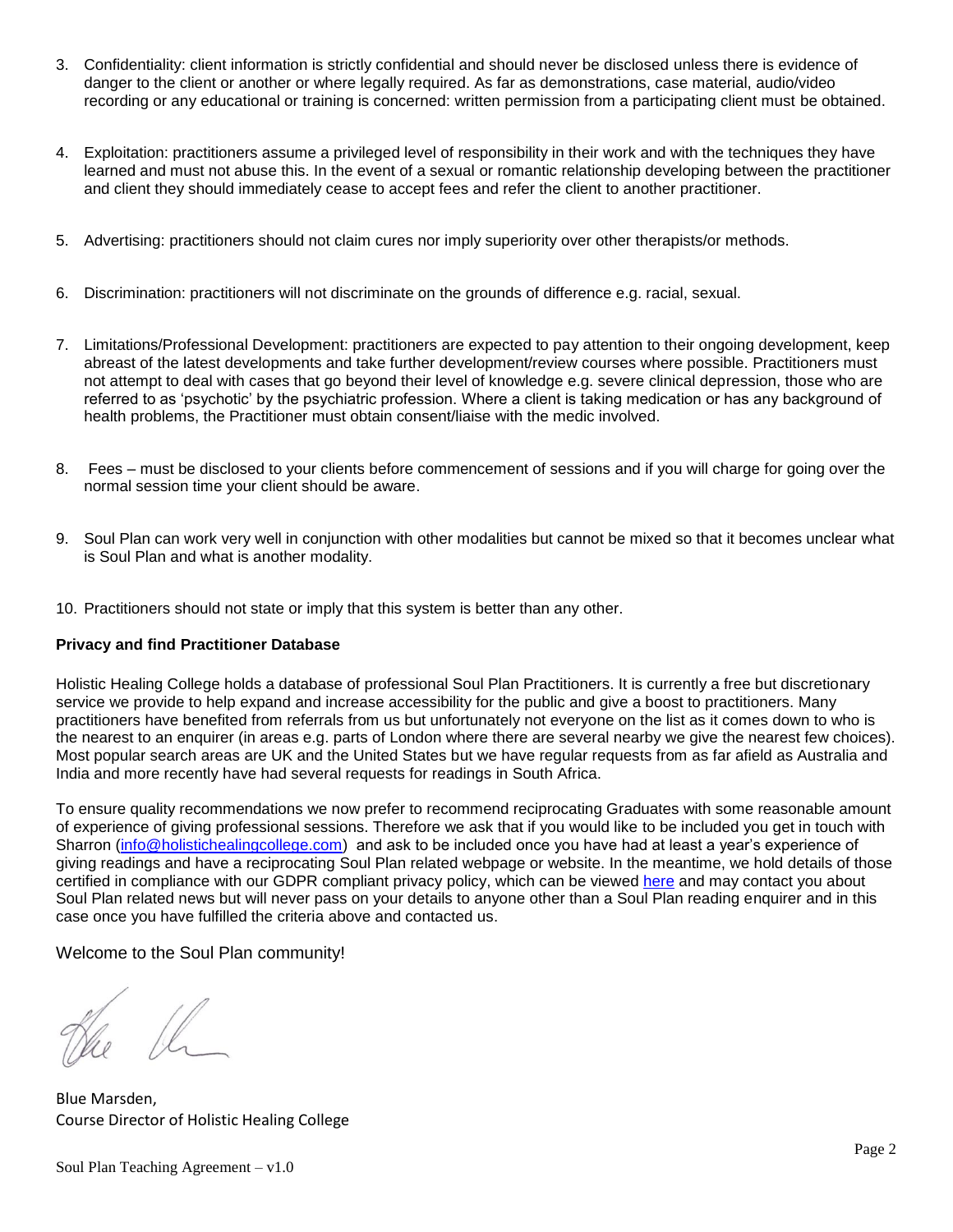# SOUL PLAN PRACTITIONER REGISTRATION:

New Practitioner/ Participant Name Signature Signature Date

……………………………………….….. ………………………………. ……………………………….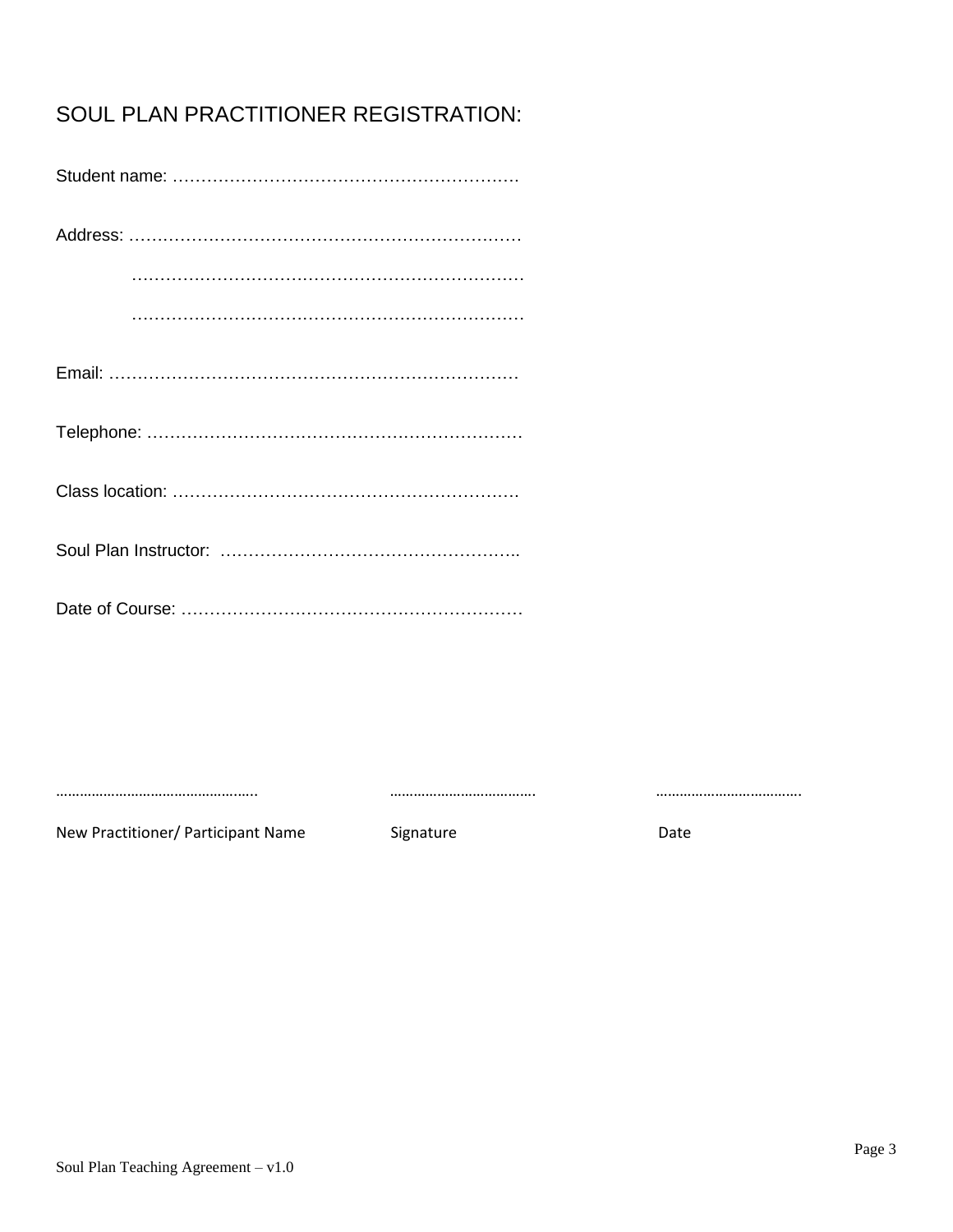# Verzicht, Registrierung und Vereinbarung für die Teilnahme an Soul Plan Practitioner Course

## Begrüßung und Hintergrund

Herzlichen Glückwunsch zur Entscheidung, ein Seelenplan-Praktiker zu werden. Ihr schließt euch einem wachsenden Team von 'Seelen'-Beratern, Coaches, Therapeuten und Heilern an, die es angezogen haben, das Wissen und die Vorteile von Soul Plan mit der Welt zu teilen. Es ist wichtig, dass Sie die nachstehend in dieser Vereinbarung dargelegten Anforderungen und ethischen Grundsätze vollständig verstehen und einhalten. Alle Verweise auf HHC beziehen sich auf Holistic Healing College im folgenden Text:

Soul Plan ist ein System der Lebenszweckanalyse und Energieheilung. Es hat seine Wurzeln und leitet seine grundlegenden Interpretationen von der Ari Gra Version des Sefer Yetzirah ab und enthält ein Gematria-System der Berechnung, das wahrscheinlich von dem hebräischen Gelehrten Aryeh Kaplan an Frank Alper weitergegeben wurde oder anderweitig von Frank kanalisiert/geschaffen wurde. Was wir mit Sicherheit wissen, ist, dass Frank 22 Symbole kanalisiert hat, die die 22 Buchstaben und Interpretationen begleiten, wie sie im Sefer Yetzirah beschrieben sind. Das System wurde von Blue Marsden zu einem modernen Beratungs- und Coaching-Tool entwickelt und modernisiert, das weitere Interpretationen auf der Grundlage der praktischen Beobachtung tausender Kunden in Verbindung mit Archiv- und Anekdotischem Material von Katharina Alper (Franks Lebensund Lehrpartnerin) hinzugefügt hat. Die Arbeit profitiert auch von der Erforschung von Hebräisch und Kaballah und neuem kanalisiertem/erstelltem Zusatzmaterial, einschließlich Titeln für die 22 Energien, Seelenbotschaften, Affirmationen, Glaubensidentifikation und einer Methode der energetischen Heilung. Der Höhepunkt besteht aus dem neuen Namen Soul Plan, den Blue für die begleitende Schwingung gewählt hat, und daher wäre es falsch, dies austauschbar mit anderen Ableitungen zu verwenden.

Das Soul Plan Copyright ist spezifisch für das Originalmaterial, das im Buch Soul Plan beschrieben und zwischen Blue Marsden und Hay House, Publishers geteilt wird. Die Symbole und Frank Alpers spirituelles Vermächtnis und Material wird von Katharina Alper gehalten.

### Grenzen der Verantwortung

Die Soul Plan Lehrer arbeiten unabhängig, aber es ist ihre vertrauenswürdige Empfehlung und der gelernten Kenntnisse des Materials, dass nach erfolgreichem Abschluss des Kurses (wie vom Lehrer anerkannt), HHC eine Zertifizierung und Lizenz zur Ausübung des Seelenplans lesen und die Bezeichnungen Soul Plan Reader oder Soul Plan Practitioner zu verwenden, erteilt. Soul Plan Reading ist jetzt eine anerkannte Therapie von mehreren Versicherungsgesellschaften und mit dieser Zertifizierung haben Sie Anspruch auf eine Berufshaftpflichtversicherung zur Ausübung.

### Ethik

1. Es wird erwartet, dass die Praktizierenden danach streben, sich würdig und respektabel zu verhalten.

2. Von den Praktikern wird erwartet, dass sie eine Haftpflichtversicherung abschließen und dass sie sicherstellen müssen, dass die Räumlichkeiten, aus denen sie arbeiten, für die öffentliche Haftung versichert sind.

3. Vertraulichkeit: Kundeninformationen sind streng vertraulich und sollten niemals offengelegt werden, es sei denn, es gibt Beweise für eine Gefahr für den Kunden oder einen anderen, oder wenn dies gesetzlich vorgeschrieben ist. Was Demonstrationen, Fallmaterial, Audio-/Videoaufzeichnung oder Schulungen betrifft, so ist eine schriftliche Genehmigung eines teilnehmenden Kunden einzuholen.

4. Ausbeutung: Praktiker übernehmen ein privilegiertes Maß an Verantwortung in ihrer Arbeit und mit den Techniken, die sie gelernt haben, und dürfen dies nicht missbrauchen. Im Falle einer sexuellen oder romantischen Beziehung, die sich zwischen dem Praktizierenden und dem Klienten entwickelt, sollten sie sofort aufhören, Gebühren zu akzeptieren und den Klienten an einen anderen Praktizierenden weiterleiten.